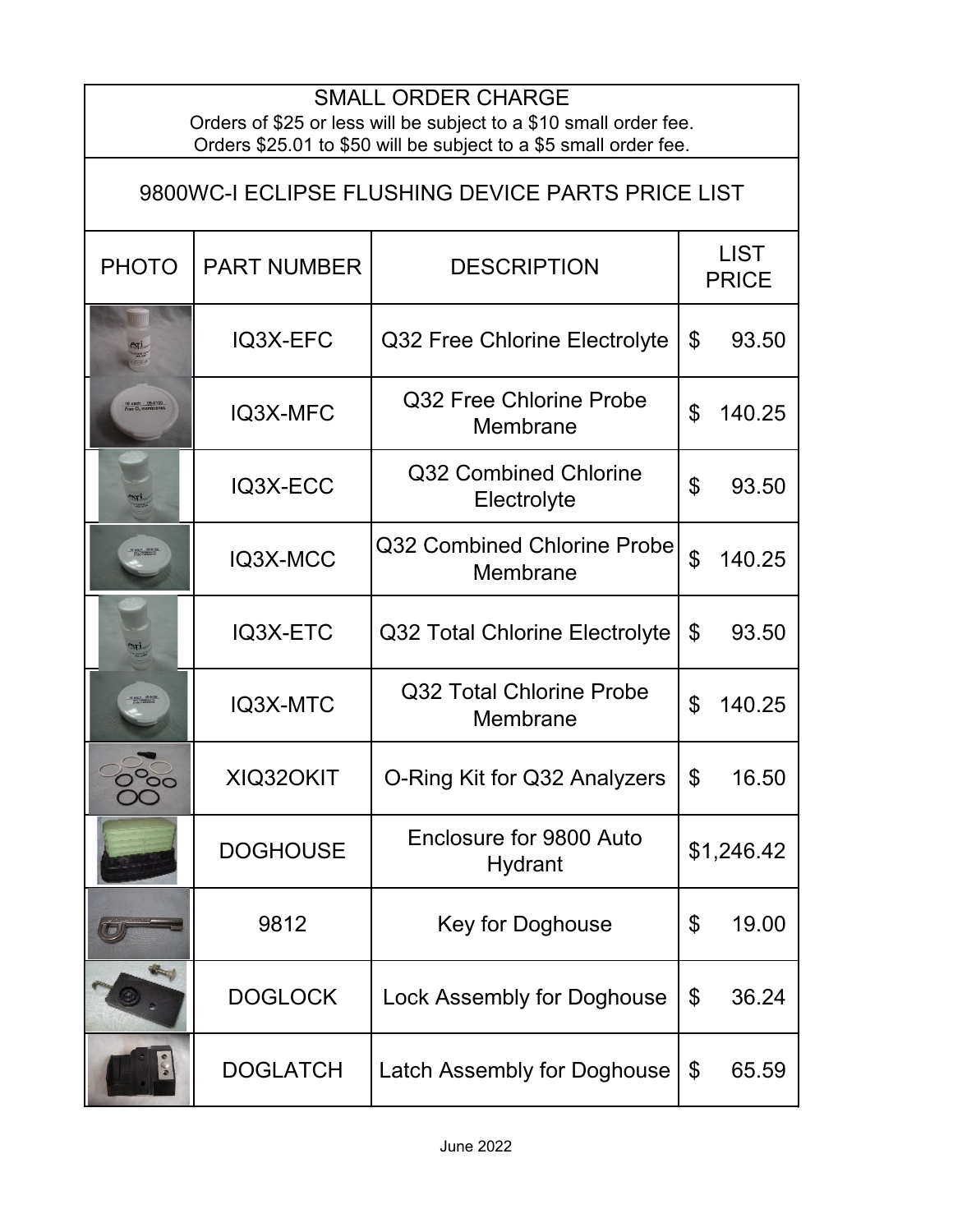|                                                                       | 9516               | 2" Hunter PGV Valve             | $\mathfrak{L}$              | 442.08 |  |  |
|-----------------------------------------------------------------------|--------------------|---------------------------------|-----------------------------|--------|--|--|
|                                                                       | HV458200           | 9515/9516 Solenoid Assembly     | \$                          | 106.61 |  |  |
|                                                                       | 198051             | 1" Valve Bonnet                 | \$                          | 38.08  |  |  |
|                                                                       | 198052             | <b>Black Diaphragm</b>          | \$                          | 41.80  |  |  |
|                                                                       | 198071             | <b>Y-Strainer</b>               | \$                          | 66.07  |  |  |
|                                                                       | 198072             | <b>Ball Valve</b>               | \$                          | 72.04  |  |  |
|                                                                       | 9805               | 2" Clamp                        | \$                          | 29.73  |  |  |
|                                                                       | 9821               | Machine Screw for 9805<br>Clamp | \$                          | 1.33   |  |  |
| 9800WC-I ECLIPSE FLUSHING DEVICE OPTIONS PARTS PRICE<br><b>LIST</b>   |                    |                                 |                             |        |  |  |
| <b>PHOTO</b>                                                          | <b>PART NUMBER</b> | <b>DESCRIPTION</b>              | <b>LIST</b><br><b>PRICE</b> |        |  |  |
|                                                                       | 9815               | 9800 Dechlorinator Basket       | \$                          | 125.00 |  |  |
| 9800WC-I ECLIPSE FLUSHING DEVICE OLD STYLE PARTS PRICE<br><b>LIST</b> |                    |                                 |                             |        |  |  |
| <b>PHOTO</b>                                                          | <b>PART NUMBER</b> | <b>DESCRIPTION</b>              | <b>LIST</b><br><b>PRICE</b> |        |  |  |
|                                                                       | IQ4X-EFC           | Q45 Free Chlorine Electrolyte   | \$                          | 93.50  |  |  |